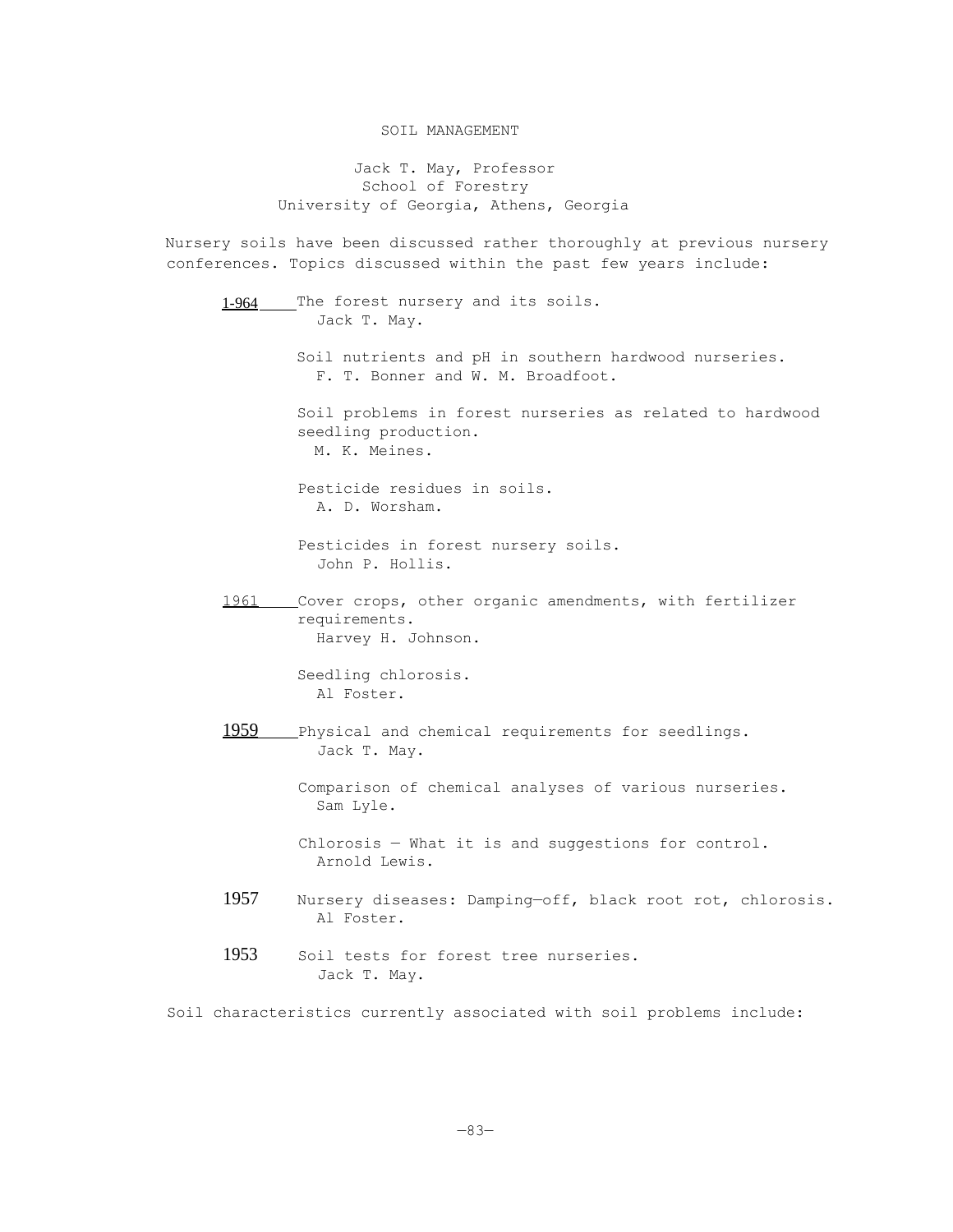### A. Physical

- 1. Soil moisture drainage.
- 2. Soil structure crusting and packing.
- 3. Organic matter
	- a. Effects on soil structure.
	- b. Effects on fertility.
		- (a) Soil fumigants.
		- (b) Cation and anion exchange.

## B. Chemical

- 1. Balances among nutrients.
- 2. Excessive levels of soil reaction and minerals.
	- a. pH.
	- b. Phosphorus.
	- c. Calcium.
	- d. Nitrogen.

# C. Biotic

- 1. Nitrogen fixing bacteria.
- 2. Nematodes.
- 3. Fungi.
	- a. Fusarium Schlerotium complex.
	- b. Pythiums, etc.

## PHYSICAL CHARACTERISTICS

## Drainage

A detailed and effective drainage system is usually included as part of the nursery development. Sometimes, drainage systems are developed gradually over a period of years.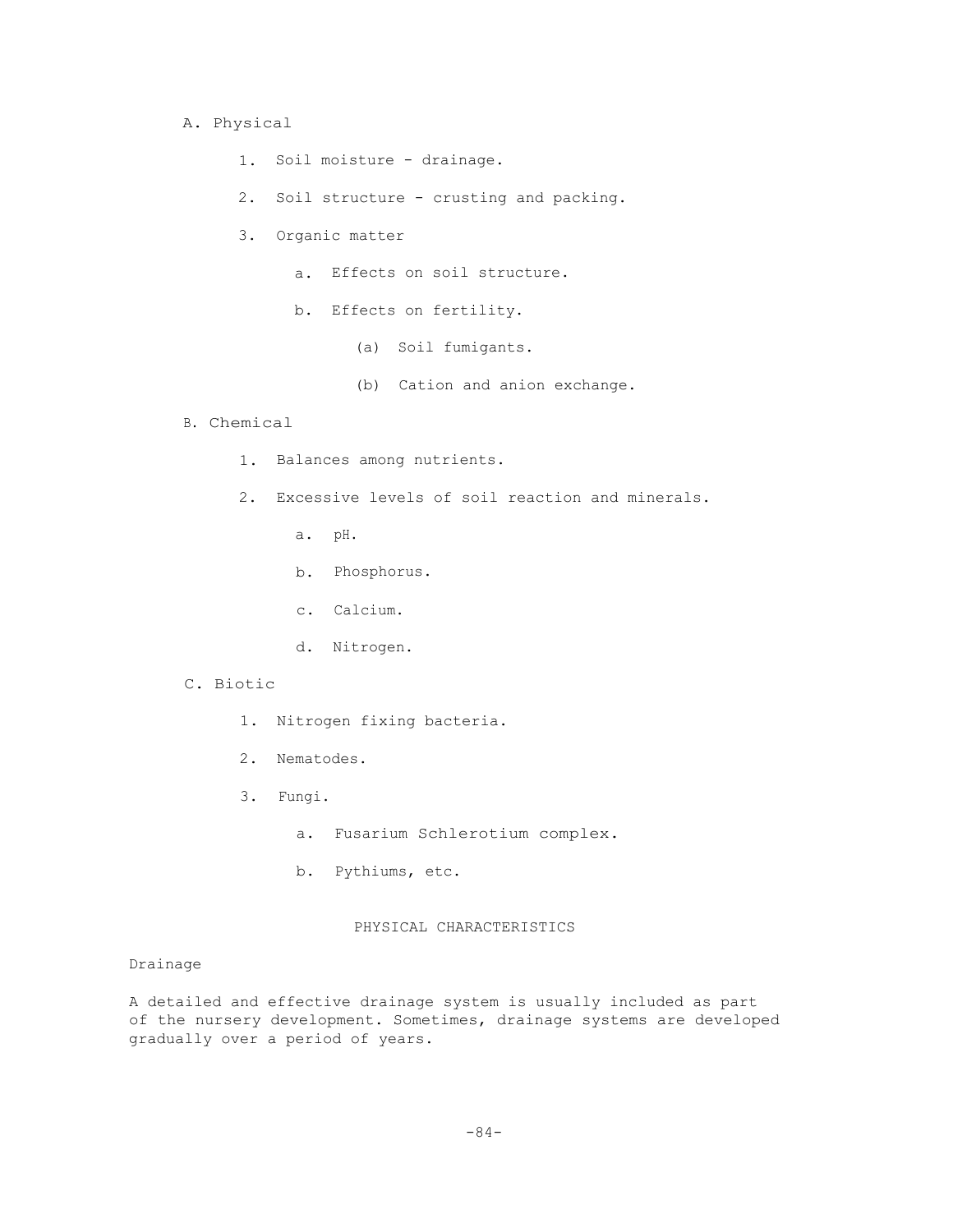In some older nurseries, there is a tendency to forget that maintenance of drainage systems is a part of soil maintenance. Consequently, depressed areas within and adjacent to seedbeds become reservoirs after rains or irrigation. Seedling production is greatly reduced or becomes nil on the low, wet area. Also, the areas are favorable habitats for pathogenic organisms.

Imperfect drainage results in excessive moisture and poor aeration. Chlorosis, root rots, and poor seedling development are frequently directly related to imperfect drainage.

Imperfect drainage, also, may affect cultural operations such as cultivation, spraying, and lifting of seedlings.

Paths or alleys between seedbeds and drainage ditches adjacent to seedbed areas should be graded so that free water does not remain on the surface longer than  $6$  to 12 hours after a rain or irrigation.

## **Structure**

The importance of soil structure in nursery soils cannot be overemphasized. In pure sands the structure is single-grained. As texture changes from loamy sands to loam<sup>y</sup>, silt loam<sup>y</sup> and sandy clay loam<sup>y</sup>, a crumb or granular structure should be developed and maintained.

Crusting and compaction develops with the flocculation of soil particles. Poor aeration, imperfect internal drainage and, consequently, poor development of root systems are associated with poor soil structure.

Rototillers and similar pulverizing equipment should be used sparingly; and only rarely for seedbed preparation.

#### Organic matter

Organic matter has beneficial effects on both light and heavy-textured soils. It influences the development of a crumb or granular structure in all soils. It increases the waterholding capacity of light-textured soils and improves the drainage of heavy-textured soils.

In general, soil fertility increases with an increase in organic matter, through an increase in exchange capacity.

Intensive use of soil fumigants makes the role of organic matter more complex. For example, when soils high in organic matter or humus are fumigated with chemicals, such as methyl bromide, excessive amounts of ammonium nitrogen may accumulate and persist for weeks or months.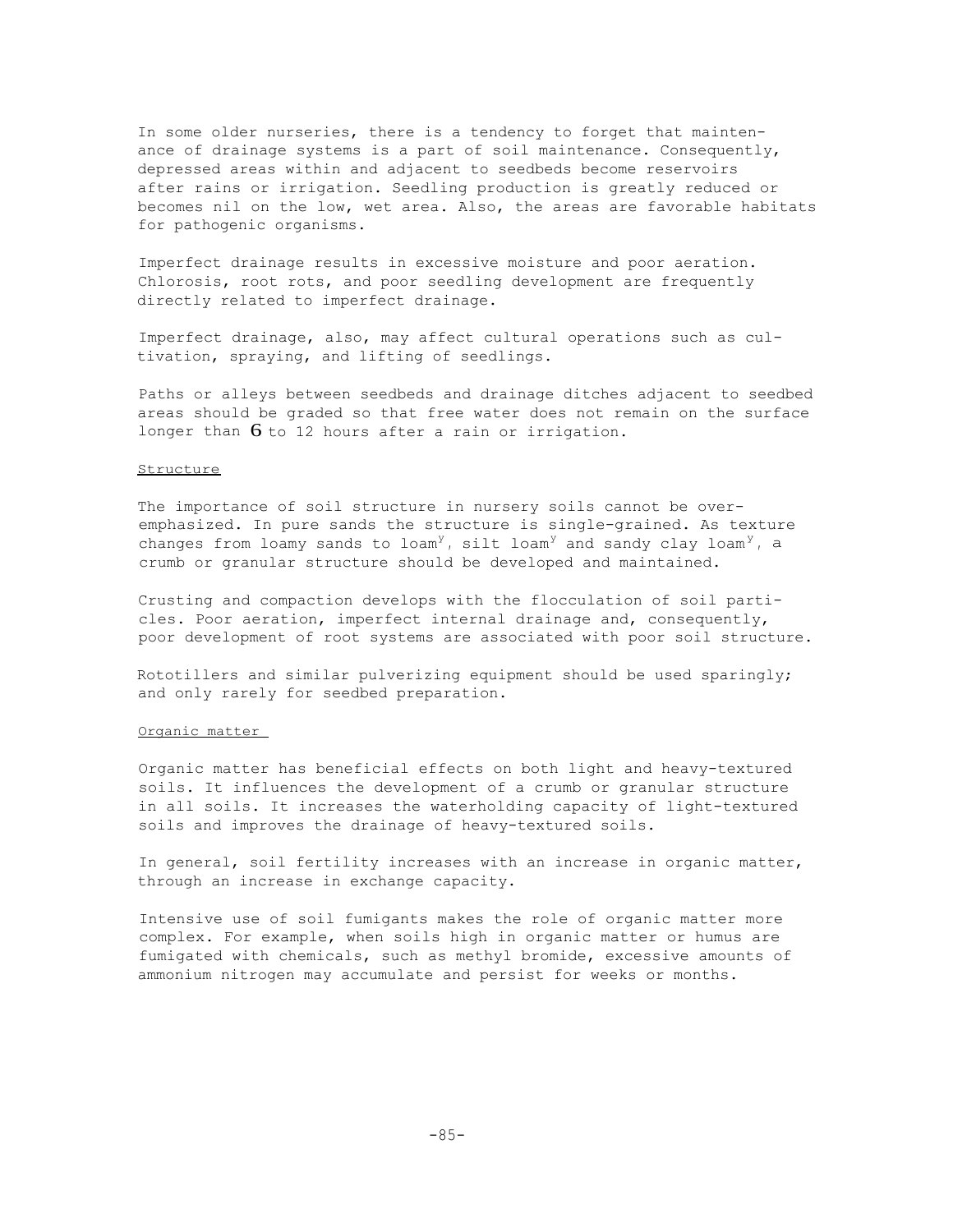#### CHENICAL CHARACTERISTICS

Quality pine seedlings can be produced uncer a relatively wide range of nutrient levels, as long as balances are maintained among nutrients. Gilmore and Kahler (1965) reported on use for fertilizers and organic additives for loblolly and shortleaf pine (table 1). Sawdust was added at rates of 100 and 200 cubic yards per acre. N, P, and K rates of applications ranged from 300 to 900 pounds of ammonium nitrate, 110 to 660 pounds of superphosphate, and 28 to 166 pounds of muriate of potash per acre. Seedbed treatments did not affect height growth, percent of plantable seedlings, or survival of planted seedlings.

A high percentage of abnormalities in seedling development, growth, or color are associated with a high or low pH, or deficient or excessive concentrations of minerals.

A pH of about 5.5 to 6.0 is considered optimum for production of southern pine seedlings. Soil reactions as low as 4.7 and as high as 7.0 are still found in some nurseries.

Nutrient deficiencies can usually be detected by slow growth, color abnormalities, or soil test; and corrections are relatively easy.

Excessive concentrations of many minerals, especially phophorus, calcium, and some forms of nitrogen produce stunting, chlorosis, and necrosis of shoot and upper needles.

|     |                     |          |     |                                            | Potassium |
|-----|---------------------|----------|-----|--------------------------------------------|-----------|
| N   | NH, NO <sub>2</sub> |          | 205 | Κ                                          | Κ<br>20   |
|     |                     |          |     |                                            |           |
| 300 | 900                 | 132      | 660 | 100                                        | 166       |
| 100 | 300                 | 44       | 220 | 33                                         | 55        |
| 300 | 900                 | 66       | 330 | 50                                         | 83        |
| 100 | 300                 | 22       | 110 | 17                                         | 28        |
|     |                     | Nitrogen |     | Fertilizer<br>Phophorus<br>Pounds per acre |           |

Table 1.--Fertilizers and organic matter additives

1/ Gilmore and Kahler, Tree Planters' Notes No. 73, Oct. 1965.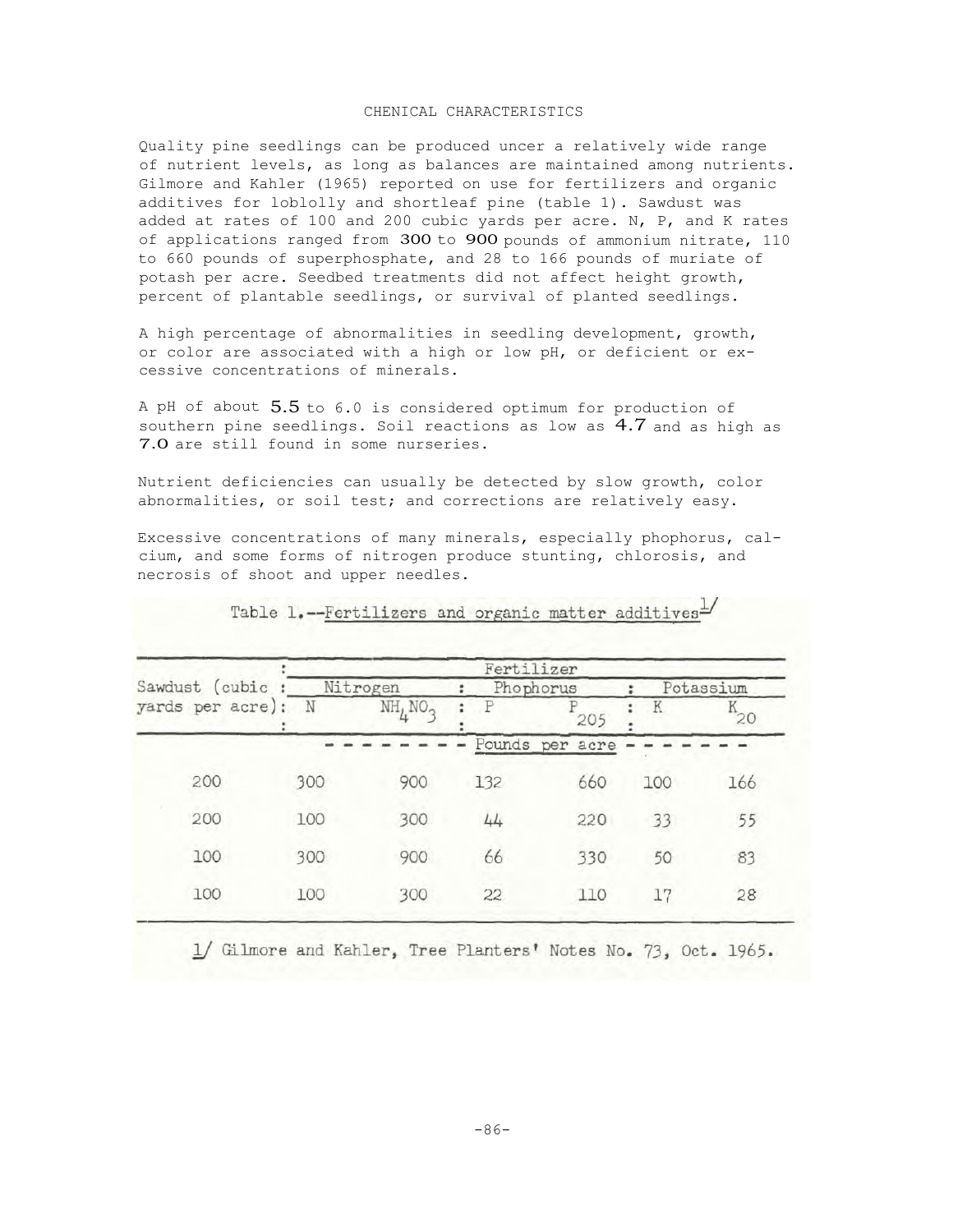Carter (1964) and Shoulders and Czabator (1965) discuss causes of and treatments for chlorosis. Carter found that seedlings low in nitrogen develop chlorosis following a heavy application of nitrogen.

Shoulders and Czabator found that chlorosis was associated with a pH of 4.1 to  $4.6$  and with high levels of available P and K (table 2).

Steinbeck, May, and McCreery (1966) deliberately developed excessive levels of nitrogen, phosphorus, potassium, calcium, and manganese in sand and soil growth media; and observed the resulting symptoms. They found that high and low pHs and excessive levels of N, P, and Ca produced chlorosis, necrosis of plant organs, and stunting.

Optimum balances of nutrients cannot be maintained without periodic soil analysis. It is essential that optimum and workable ranges of nutrient levels be established and maintained.

#### BIOTIC CHARACTERISTICS

The use of cover crops and organic additives requires a high population of nitrifying bacteria, especially Nitrosomonas and Nitrobacter, and cellulose-decomposers. Nitrosomonas bacteria are concerned with conversion of ammonium nitrogen to nitrites, which are considered toxic to seedlings. Nitrobacter bacteria are responsible for oxidation of nitrites to nitrates. Pine seedlings use nitrogen in NH  $_4$  and NO<sub>3</sub> forms.

Many soil fumigants inhibit activity of nitrifying bacteria and cellulose-decomposers to a higher degree than ammonifiers and denitrifiers. Consequently, with a combination of high organic matter and soil fumigation, an adequate level of nitrates may not always be available; but there may be an excess of other forms of nitrogen.

The conditions that tend to promote nitrate formation in the soil are:

- 1. A favorable temperature: 80° 90°F.
- 2. An abundant supply of air.
- 3. A proper moisture supply.
- *4. <sup>A</sup>*favorable soil reaction: 6.0 6.5
- 5. The presence of carbonates or other buffer agents.
- 6. The absence of large quantities of soluble organic matter.

Zarger (1964) found the most reliable form of nitrogen fertilizer to be ammonium nitrate. He compared nine sources of nitrogen, including five rapidly-available forms and four slowly-available forms.

Other soil organisms that may be beneficial or detrimental include nematodes and parasitic fungi. Control of these parasitic organisms,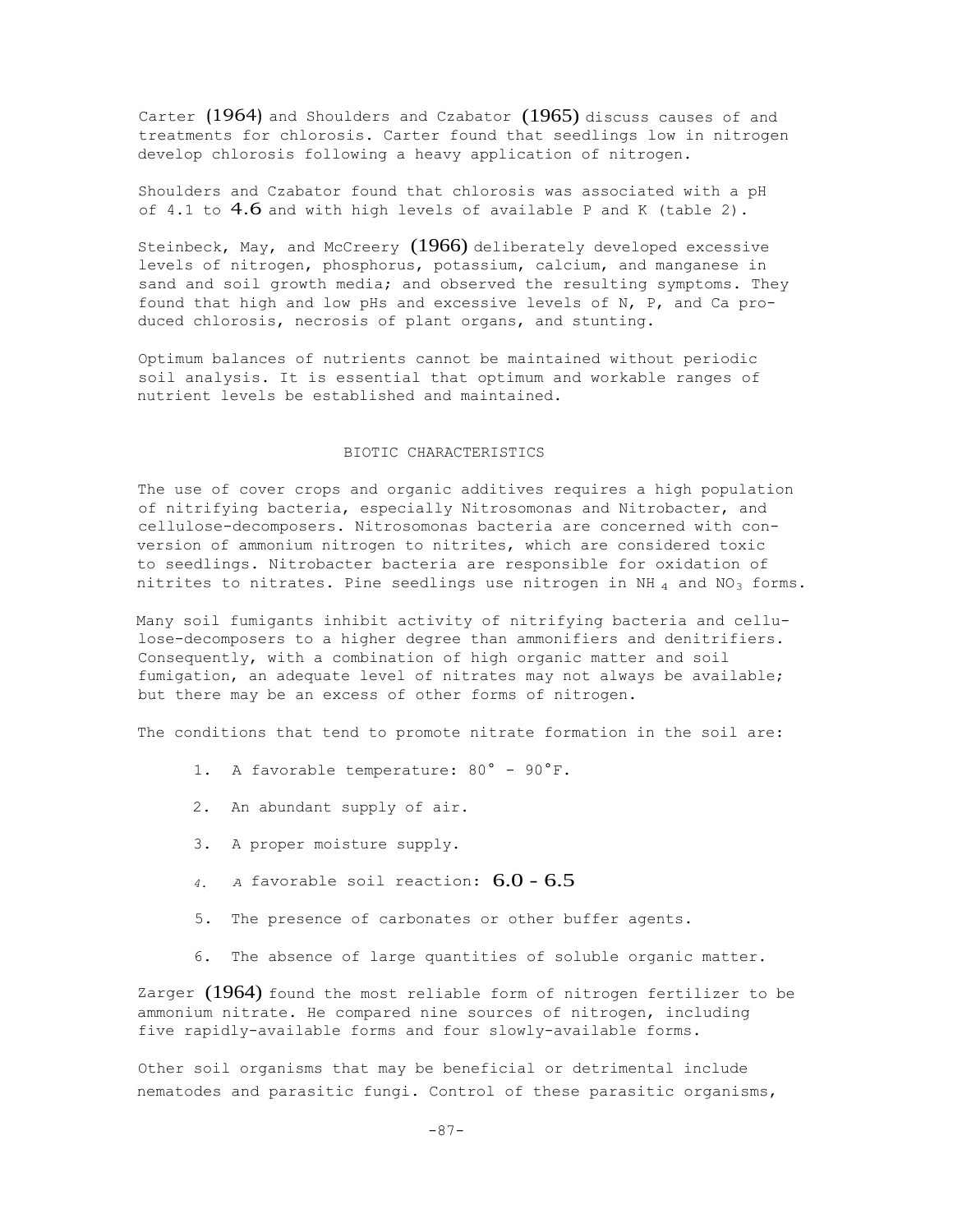| Fertilizer and line treatment<br>(per acre | рH  | Total<br>z<br>÷ | : Available<br>K <sub>2</sub> O | : Available<br>P <sub>2</sub> O <sub>5</sub> | Organic<br>matter | : Chlorotic<br>seedlings |
|--------------------------------------------|-----|-----------------|---------------------------------|----------------------------------------------|-------------------|--------------------------|
|                                            |     | ppm             | Pounds                          | acre<br>per                                  |                   | Percent                  |
| No fertilizer, no lime                     | 5.0 | 784             | 237                             | 129                                          | 2.8               | 2.0                      |
| No fertilizer, 1/2-ton lime                | 5.5 | 835             | 309                             | 37                                           | 3.3               | 1.0                      |
| No fertilizer, 2 tons lime                 | 6.2 | 858             | 279                             |                                              | 3.6               | 2.0                      |
| $1/2$ -ton $6 - 24 - 24$ , no lime         | 5.2 | 802             | 519                             | 226                                          | 3.1               | 2.0                      |
| $1/2$ -ton 6-24-24, 2 tons lime            | 6.1 | 796             | 489                             | 354                                          | 3.2               | <b>D.OL</b>              |

 $-88 88 -$